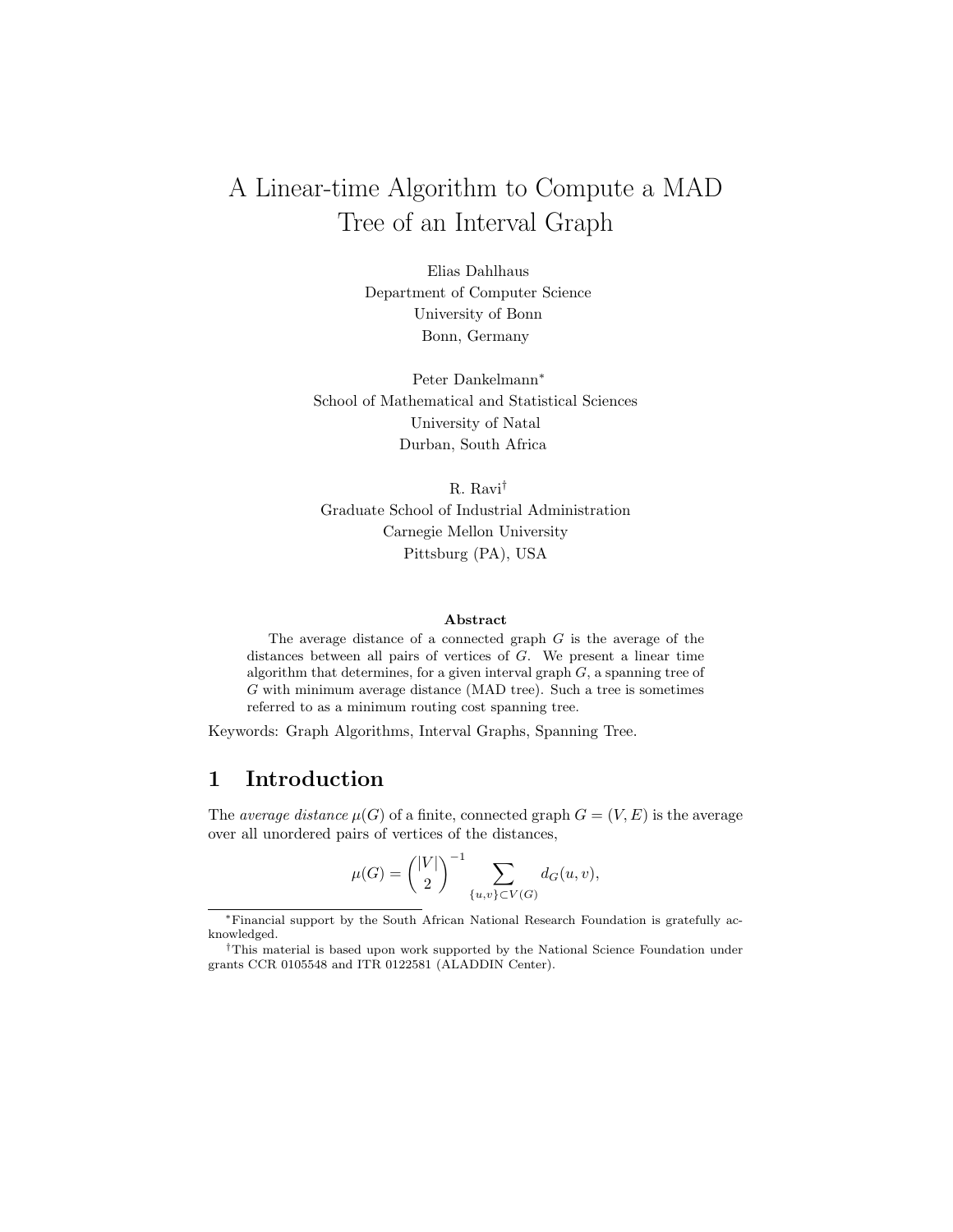where  $d_G(u, v)$  denotes the distance between the vertices u and v. A minimum average distance spanning tree of  $G$  (MAD tree in short) is a spanning tree of  $G$ of minimum average distance. MAD trees, also referred to as minimum routing cost spanning trees, are of interest in the design of communication networks [6]. One is interested in designing a tree subnetwork of a given network, such that on average, one can reach every node from every other node as fast as possible. In general, the problem of finding a MAD tree is NP-hard [6]. A polynomialtime approximation scheme is due to [1]. Hence it is natural to ask for which restricted graph classes a MAD tree can be found in polynomial time. In [3], an algorithm is exhibited that computes a MAD tree of a given distance-hereditary graph in linear time. In [5] it is shown that a MAD tree of a given outerplanar graph can be found in polynomial time.

In this paper, we show that for a given interval graph  $G$  a MAD tree can be computed in time  $O(|E|)$ . If the interval representation of G is known and the left and right boundaries of the intervals are ordered, then a MAD tree of G can be found in time  $O(|V|)$ . In section 2, we present some structural results on MAD trees. In section 3, we sketch the algorithm, and in section 4, we give some concluding remarks.

#### 2 Structure of MAD Trees in Interval Graphs

We always assume that the graph under consideration is connected. The distance of a vertex v,  $d_G(v)$ , is defined as  $\sum_{x \in V} d_G(v, x)$ . The total distance of a graph H denoted  $d(H)$  is the sum of all pairwise distances between nodes in H, i.e.  $d(H) = \sum_{\{u,v\} \subset V(H)} d_H(u, v)$ .

A median vertex of G is a vertex c for which  $d_G(c)$  is minimum. The eccen*tricity* of a vertex v is defined as  $ex_G(v) = \max_{w \in V} d_G(v, w)$ .

The neighbourhood of a vertex  $v$  in  $G$  is defined in two ways: the *open* version  $N_G(v) = \{u : uv \in E\}$  and the *closed* version  $N_G[v] = \{v\} \cup N_G(v)$ .

The following lemma applies not only to interval graphs but to all connected graphs. Part (i) improves on a result in  $[2]$ , which states that, if T is a MAD tree of a given connected graph  $G$ , then there exists a vertex  $c$  in  $T$  such that every path in  $T$  starting at  $c$  is induced in  $G$ . We now prove that  $c$  can be chosen to be a median vertex of T.

**Lemma 1** (i) If T is a MAD tree of G and c is a median vertex of T then every T-path starting at c is an induced path in  $G$  (i.e. has no diagonals in  $G$ ). (ii) T and c can be chosen such that there is no vertex  $c' \neq c$  such that  $N_G[c]$  is strictly contained in  $N_G[c']$ .

*Proof*: (i) Let  $P = v_1, \ldots, v_k$  be a path in T with  $c = v_1$ . Suppose P is not induced in G. Then there are i and j, such that  $i < j - 1$  and  $v_i v_j \in E(G)$ . Let  $T_1$  and  $T_2$  be the connected components of  $T - v_{j-1}v_j$  containing  $v_{j-1}$  and  $v_j$ , respectively. It is known (see [2]) that  $d_T(c) \leq d_T(v_i) < d_T(v_{i-1})$ . Since the vertices in  $T_2$  are further away (in T) from  $v_i$  than from  $v_{j-1}$ , we obtain

$$
d_{T_1}(v_i) < d_{T_1}(v_{j-1}).
$$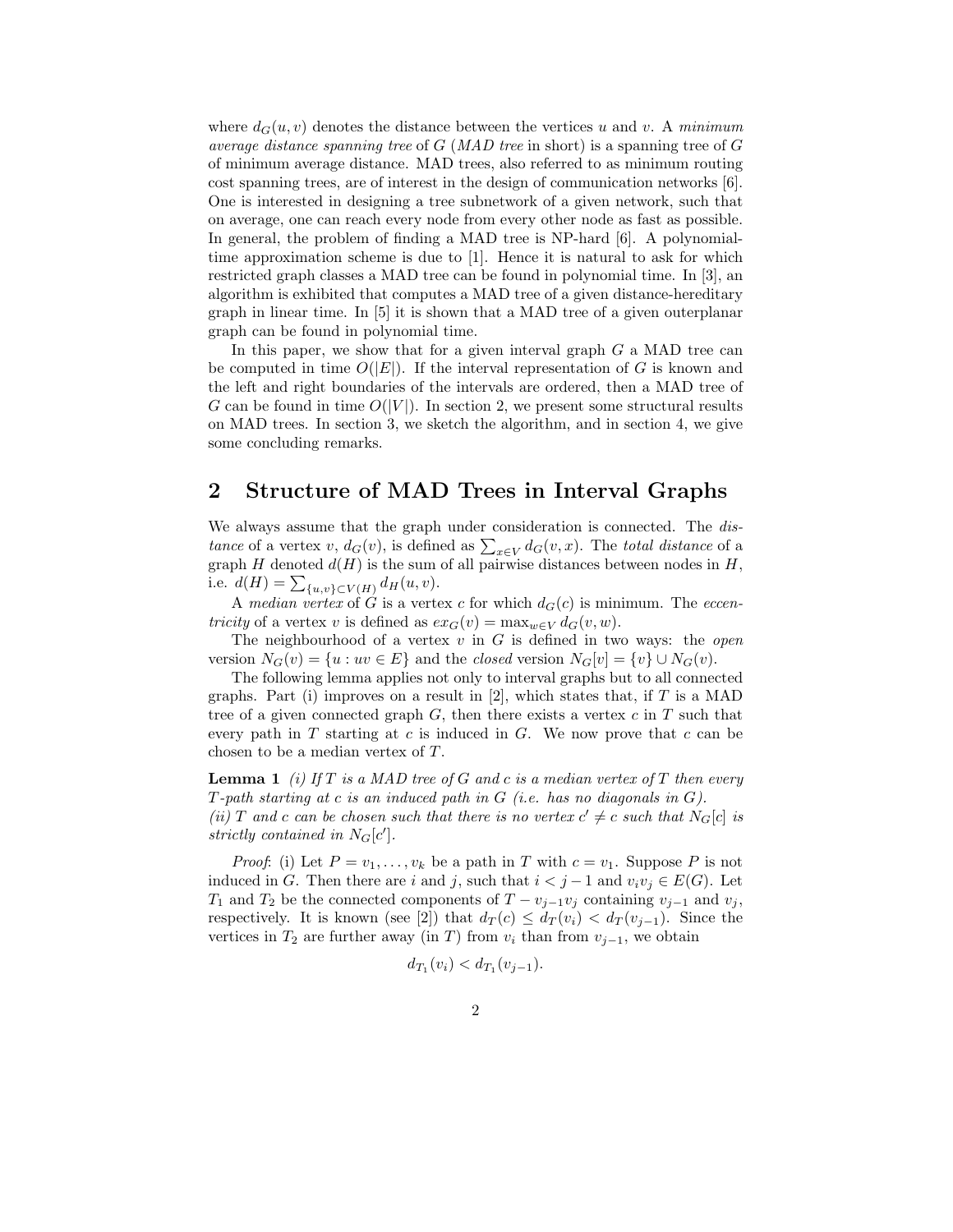Consider the tree

$$
T' = T - v_{j-1}v_j + v_iv_j.
$$

Since the distances between any two vertices are the same in  $T$  and  $T'$ , unless one vertex is in  $T_1$  and the other vertex is in  $T_2$ , we have

$$
d(T') - d(T) = |V(T_2)|(d_{T_1}(v_i) - d_{T_1}(v_{j-1})) < 0,
$$

contradicting the minimality of  $d(T)$ . Hence P is an induced path in G.

(ii) If there is a vertex c' with  $N_G[c] \subset N_G[c']$  and  $N_G[c] \neq N_G[c']$ , then joining all T-neighbours of  $c$  to  $c'$  instead of  $c$  yields a spanning tree  $T'$  with  $d(T') \leq d(T)$ , in which c is an end vertex and c' is a median vertex. QED

From now on we assume that  $G$  is an interval graph. Each vertex  $v$  corresponds to an interval  $I(v) = [l(v), r(v)]$ , such that two vertices v and w are adjacent if and only if  $I(v) \cap I(w) \neq \emptyset$ .

**Proposition 1** Let  $v_0, \ldots, v_k$  be an induced path of the interval graph G. Then

- 1.  $l(v_1) < l(v_2) < \ldots < l(v_k)$  and  $r(v_0) < \ldots < r(v_{k-1})$  or
- 2.  $r(v_1) > ... > r(v_k)$  and  $l(v_0) > ... > l(v_{k-1})$ .

In the first case, we call such a path an R-path, in the second case, we call it an L-path.

Consequently, each path of the MAD tree  $T$  of  $G$  starting at a median vertex  $c$  of  $T$  is an L-path or an R-path.

For a vertex v of G let  $h(v)$  be a neighbour x of v such that  $r(x)$  is maximum; If  $r(v) = \max_{w \in V} r(w)$ , we say  $h(v)$  is undefined. Similarly, let  $k(v)$  be a neighbour y of v such that  $l(y)$  is minimum. Again, if  $l(v) = \min_{w \in V} l(w)$ , we say that  $k(v)$  is undefined. We also define  $h^0(v) = k^0(v) = v$  for all v. For  $i \geq 2$ ,  $h^{i}(v)$  is defined as  $h(h^{i-1}(v))$ . Analogously, we define  $k^{i}(v)$ .

A component of a graph is trivial if it contains only one vertex, otherwise it is called nontrivial.

For a given vertex v of G and an integer  $i \geq 2$  let  $V_i^R(v)$   $(V_i^L(v))$  be the set of all vertices at distance  $i$  from  $v$ , whose intervals lie completely to the right (left) of the interval of v. We also let  $V_1^R(v) = V_1^L(v) = N_G(v)$ .

**Theorem 1** If G is an interval graph then there is a MAD tree T of G with a median vertex c, such that for each i,  $1 \leq i \leq ex_G(c)$ ,

$$
(*) \begin{cases} each \ v \in V_i^R(c) \ is \ adjacent \ in \ T \ to \ h^{i-1}(c) \\ each \ v \in V_i^L(c) \ is \ adjacent \ in \ T \ to \ k^{i-1}(c). \end{cases}
$$

**Proof.** Let T be a MAD tree of G and let c be a median vertex of T, where c is chosen according to Lemma 1(ii).

By Lemma 1(i), each G-neighbour v of c is also in T adjacent to c, since otherwise the  $c - v$  path in T would have a diagonal. Hence  $(*)$  holds for  $i = 1$ .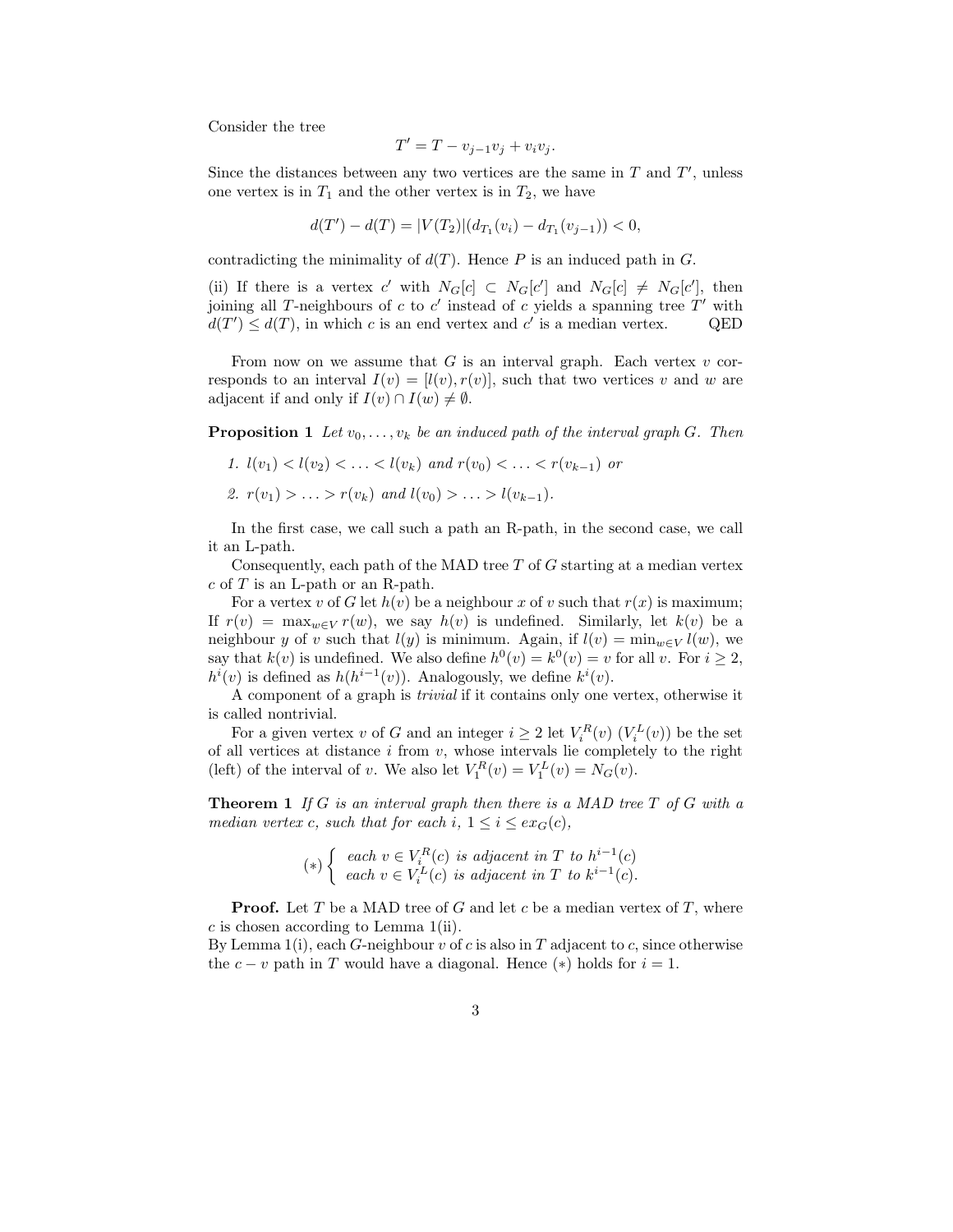Suppose that  $(*)$  does not hold for some *i*. Let *i* be the smallest such number. For the rest of this proof, we omit the reference to the median vertex  $c$  in the notation for  $V^{R}$ 's.

We first show that only one vertex in  $V_{i-1}^R$  has T-neighbours in  $V_i^R$ . Suppose that there exist vertices  $v_i, v'_i \in V_i^R$ ,  $v_{i-1} \neq v'_{i-1} \in V_{i-1}^R$  such that  $v_i v_{i-1}, v'_i v'_{i-1} \in E(T)$ . Since, by the minimality of i,  $v_{i-1}$  and  $v'_{i-1}$  are adjacent in T to  $h^{i-2}(c)$ , we have  $v_i \neq v'_i$  (Else there would be a cycle in T). Without loss of generality, we may assume that  $r(v_{i-1}) \geq r(v'_{i-1})$ . Let B be the component of  $T - v_{i-1}v_i$  not containing c and let B' be the component of  $T - h^{i-2}(c)v'_{i-1}$  not containing c. Moreover let

$$
child(v_{i-1}') = \{ w \in B' \, | \, v_{i-1}' w \in E_T \}.
$$

Note that  $child(v'_{i-1})$  is exactly the set of children of  $v'_{i-1}$  when T is rooted at c. Now  $child(v'_{i-1}) \subseteq N_G(v_{i-1})$  since every child of  $v'_{i-1}$  is on an R-path from c and  $r(v_{i-1}) \ge r(v'_{i-1})$ . Therefore,

$$
T'=T-\{v'_{i-1}w\,|\, w\in child(v'_{i-1})\}+\{v_{i-1}w\,|\, w\in child(v'_{i-1})\}
$$

is a spanning tree of G. Since the distance between any two vertices are the same in  $T$  and  $T'$ , unless one of the vertices is in  $B$  and the other one is in  $B'$ , the difference between the total distances is

$$
d(T') - d(T) = -2|V(B)|(|V(B')| - 1) < 0
$$

contradicting the minimality of  $d(T)$ . Hence at most one vertex v in  $V_{i-1}^R$  has T-neighbours in  $V_i^R$ . Hence only one vertex in  $V_{i-1}^R$  has T-neighbours in  $V_i^R$ . Since each vertex in  $V_i^R$  that is adjacent in G to a vertex v in  $V_{i-1}$  is also adjacent in G to  $h^{i-1}(c)$ , we can join each vertex in  $V_i^R$  not to v, but to  $h^{i-1}(c)$ without increasing the total distance of  $T$ . Analogously, we can achieve that each vertex in  $V_i^L$  is adjacent in T to  $k^{i-1}(c)$ . Hence T satisfies condition (\*). QED

Theorem 1 suggests the following polynomial time algorithm. Fix a vertex c of G, determine  $h^{i}(c)$  and  $k^{i}(c)$  for  $i = 1, 2, \ldots$  and construct a spanning tree of G in which each vertex in  $V_i^R(c)$  is adjacent to  $h^{i-1}(c)$  and each vertex in  $V_i^L(c)$  is adjacent to  $k^{i-1}(c)$  for  $i \geq 1$ . Construct such a tree for each  $c \in V(G)$ . Among those  $n$  trees select a tree with minimum total distance. By Theorem 1, this tree is a MAD tree of G.

Theorem 2 A MAD tree of an interval graph can be determined in polynomial time.

A set of intervals and the corresponding interval graph G is shown below. The vertices c,  $h^{i}(c)$  and  $k^{i}(c)$ ,  $i = 1, 2$ , are labelled. Thick lines indicate the edges of a MAD tree  $T$  satisfying the condition  $(*)$  of Theorem 1.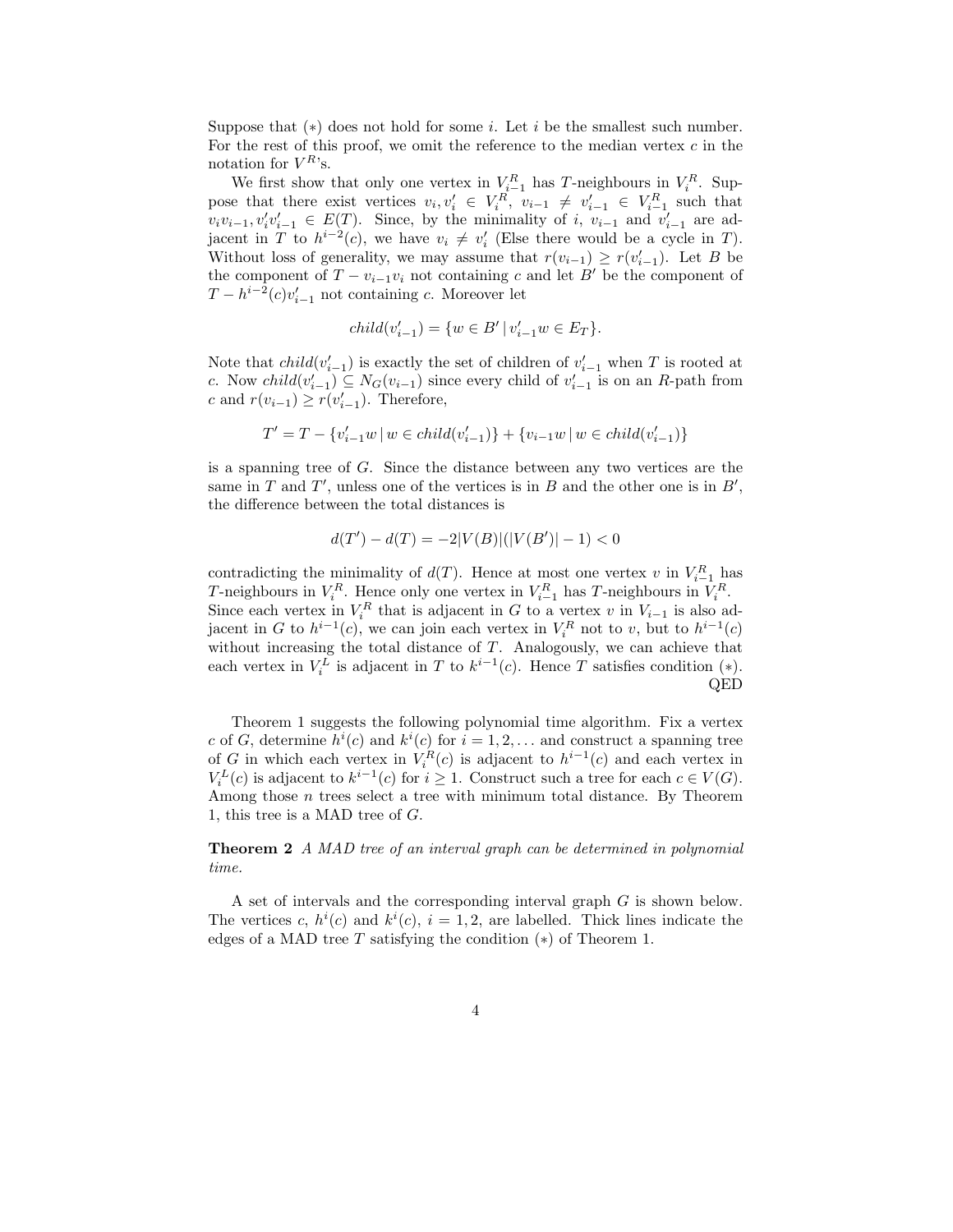

### 3 Linear-time Computation of a MAD Tree

We assume that an interval representation of  $G = (V, E)$  is known and that the left borders  $l(v)$  and right borders  $r(v)$ ,  $v \in V$  are sorted. As in the previous section, we assume that  $h(v)$  is a neighbour x of v, such that  $r(x)$  is maximum and that  $k(v)$  is a neighbour y of v, such that  $l(y)$  is minimum. In [7] it is shown that  $h$  and  $k$  can be determined in time linear in the number of vertices (even in logarithmic time in parallel with a linear workload).

We consider any vertex  $v$  and assume that the median vertex  $c$  is left (right) of v, i.e., that  $r(c) \leq r(v)$   $(l(c) \geq l(v))$ .

Let T be a MAD tree according to Theorem 1 rooted at c and let  $v \neq c$ be a vertex,  $v \in V_i^R(c)$ , say. Consider  $T_v$ , the subtree of T rooted at v. Then either v is a leaf of T and  $T_v$  is trivial, or  $v = h^i(c)$  for some i. In that case,  $T_v$ contains some G-neighbours of v, in particular  $h(v) = h^{i+1}(c)$ , and all vertices in  $V_{i+2}^{R}(c) = V_2^{R}(v)$  (which are in T adjacent to  $h^{i+1}(c) = h(v)$ ),  $V_{i+3}^{R}(c) = V_3^{R}(v)$ (which are in T adjacent to  $h^{i+2}(c) = h^2(v)$ ), and so on, as long as they are defined. The fact that the main part of  $T_v$ , namely  $T_{h(v)}$ , only depends on whether  $v$  is to the left or right of  $c$ , but not on the actual choice of  $c$ , is the key to our algorithm.

**Definition 1** Let G be a connected interval graph with h and k as defined above, and  $v \in V(G)$ . If  $h(v)$   $(k(v))$  is not defined then let  $T_v^R$   $(T_v^L)$  be the empty tree. If  $h(v)$  is defined then let  $T_v^R$  be the tree with vertex set  $\{h(v)\} \cup \bigcup_{j\geq 2} V_j^R(v)$ , where a vertex  $x \in V_j^R(v)$  is adjacent to  $h^{j-1}(v)$ . Analogously, if  $k(v)$  is defined then let  $T_v^L$  be the tree with vertex set  $\{k(v)\} \cup \bigcup_{j\geq 2} V_j^L(v)$ , where a vertex  $x \in V_j^L(v)$  is adjacent to  $k^{j-1}(v)$ . Note that both  $T_v^R$  and  $T_v^L$  do not contain  $v$ !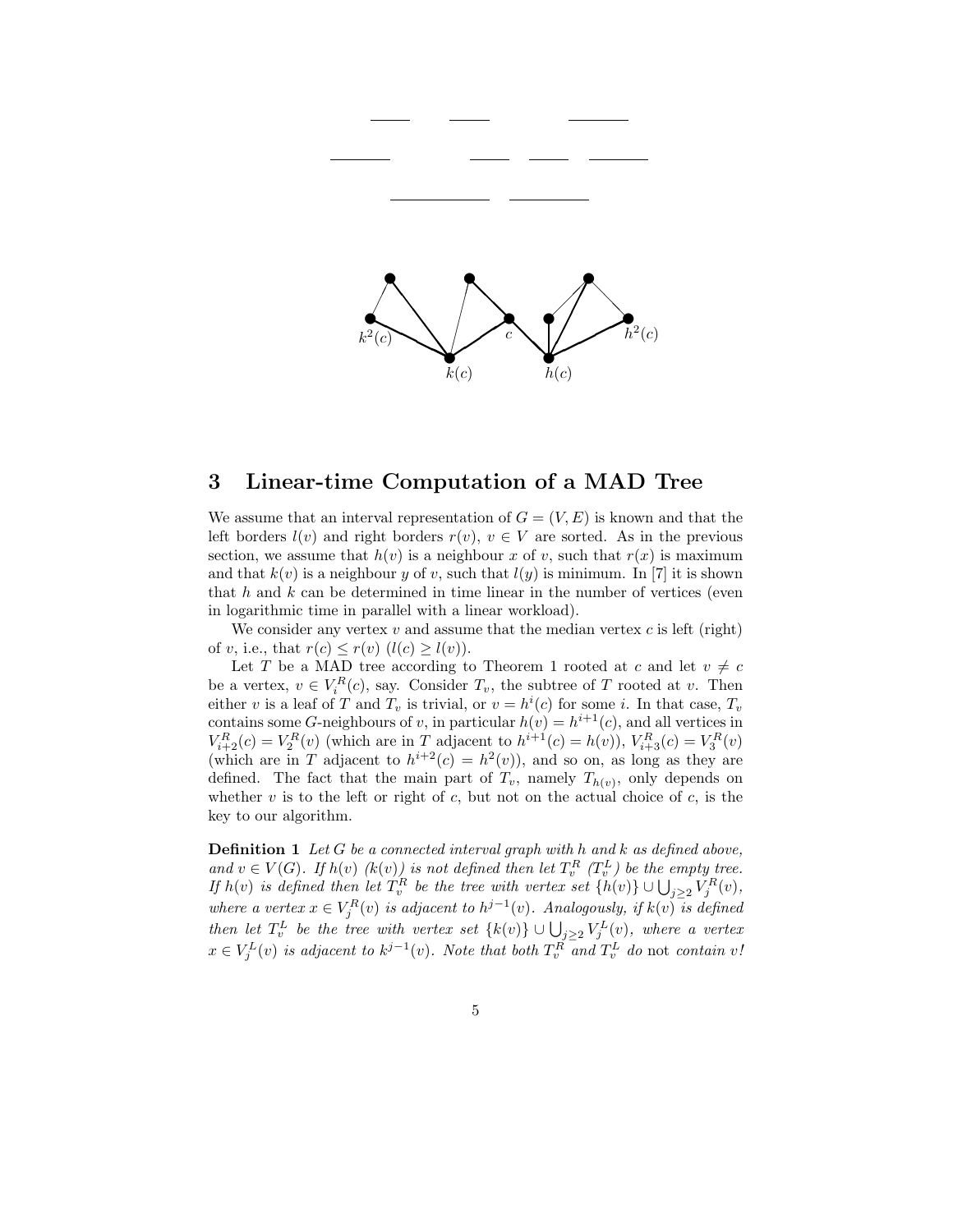Hence the tree  $T = T_c$  consists of c as root, the neighbours of c in the original graph G as neighbours in  $T_c$ , and  $T_c^L$  and  $T_c^R$  appended on  $k(c)$  and  $h(c)$ respectively. We do not determine these trees  $T_v^R$  and  $T_v^L$  explicitly. Instead, we compute the following quantities.

- 1. the number of neighbours  $num^R(v)$   $(num^L(v))$  of  $h(v)$   $(k(v))$  that are not neighbours of v, i.e. the number of children of  $h(v)$   $(k(v))$  in  $T_v^R$   $(T^L(v))$ ,
- 2.  $|T_v^R|$  ( $|T_v^L|$ ), the number of vertices of the tree  $T_v^R$   $(T_v^L)$ ,
- 3. the total distance  $t^R(v)$   $(t^L(v))$  of  $T_v^R$   $(T_v^L)$ , and
- 4. the distance  $d^R(v)$   $(d^L(v))$  of  $h(v)$   $(k(v))$  in  $T_v^R$   $(T_v^L)$ .

The numbers  $num^L(v)$  and  $num^R(v)$  can be determined overall in  $O(n)$  time (see, e.g. [7]). For any particular v,  $d^{R}(v)$  can be determined in  $O(1)$  time if  $d^{R}(h(v))$  and  $num^{R}(v)$  are known. Also  $t^{R}(v)$  can be determined in  $O(1)$  time if  $d^R(v)$ ,  $num^R(v)$  and  $t^R(h(v))$  are known. Analogous statements hold for the left counterparts.

In more detail, we proceed as follows.

**Determine**  $num^R(v)$ : If  $h(v)$  is not defined then  $num^R(v) = 0$ . Otherwise,  $num^R(v)$  is the number of vertices w, such that  $r_v < l_w \le r_{h(v)}$ . This can be determined in overall linear time.

**Determine**  $|T_v^R|$ : If  $h(v)$  is not defined,  $|T_v^R| = 0$ . Otherwise,

$$
|T_v^R| = |T_{h(v)}^R| + num^R(v).
$$

**Determine**  $d^R(v)$ : If  $h(v)$  is not defined then  $d^R(v) = 0$ . Otherwise

$$
d^{R}(v) = d^{R}(h(v)) + |T^{R}_{h(v)}| + num^{R}(v) - 1.
$$

**Determine the distance**  $t^{R}(v)$ : If  $h(v)$  is not defined then  $t^{R}(v) = 0$ . Otherwise

$$
t^{R}(v) = t^{R}(h(v)) + d^{R}(v)
$$

$$
+ (num^{R}(v) - 1) ((num^{R}(v) - 2) + 2|T^{R}(h(v))| + d^{R}(h(v)))
$$

.

Determine the total distance of  $T_c$ : First we determine the degree  $\delta(c)$  of c. This can be done in overall time  $O(n)$ , for all c (One has to count the number of right borders between the left border  $l_c$  and the right border  $r_c$  of c and the number of intervals passing the right border of c). Then we define  $n(c)$  to be the total number of neighbours of c excluding itself as well as  $h(c)$  and  $k(c)$  if they are defined.

The total distance of  $T_c$  is

$$
(n(c))^2 + t^L(c) + t^R(c) + (1 + 2n(c) + d^L(c))|T^R(c)|
$$
  
+
$$
(1 + 2n(c) + d^R(c))|T^L(c)| + 2|T_c^L||T_c^R| + (d^L(c) + d^R(c))(1 + n(c)).
$$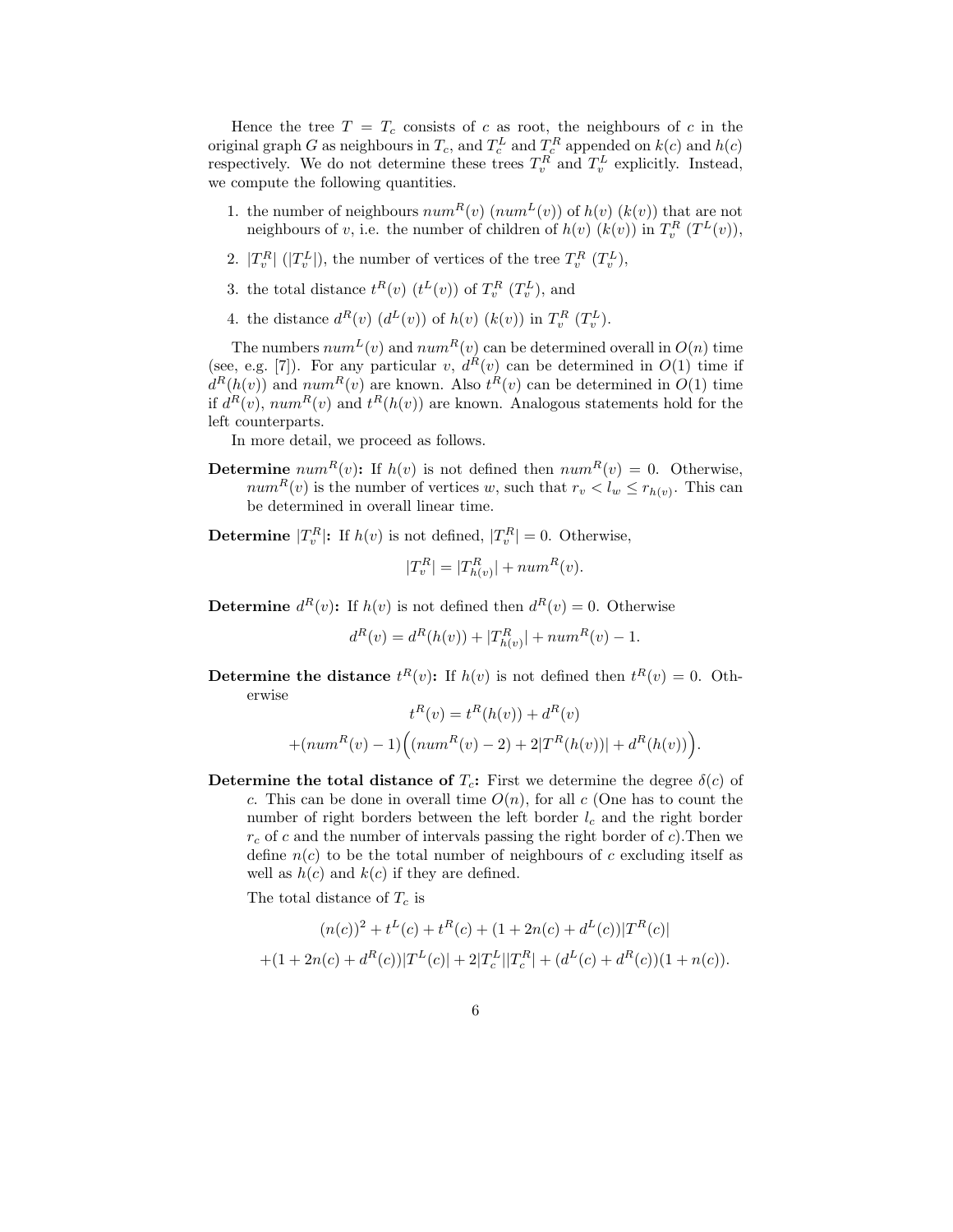Thus we compute the numbers  $t^R(v)$   $(t^L(v))$ ,  $d^R(v)$   $(d^L(v))$ ,  $|T_v^L|$   $(|T_v^R|)$ , and  $num^R(v)$  ( $num^L(v)$ ) in overall linear time.

We obtain the total distances and thus the average distances of the trees  $T_c$  with assumed median vertices  $c$  in overall linear time, and we only have to select one  $T_c$  with minimum average distance. We determine this particular  $T_c$ explicitly using Theorem 1. Also this can be done in linear time.

Theorem 3 If an interval representation of an interval graph G with n vertices is given and the left and the right boundaries  $l(v)$  and  $r(v)$  are sorted then a MAD tree of  $G$  can be determined in  $O(n)$  time.

## 4 Conclusions

It remains an open problem to decide whether there exists a polynomial time algorithm to find a MAD tree of a *vertex weighted* interval graph. If w is a real valued weight function on the vertex set of  $G$ , then the average distance of  $G$ with respect to w is defined (see  $|4|$ ) as

$$
\binom{w(V)}{2}^{-1}\sum_{\{u,v\}\subset V(G)}w(u)w(v)d_G(x,y),
$$

where  $w(V)$  is the total weight of the vertices in G.

Theorem 1 does not hold (and hence the algorithm presented above does not work) if there is a weight function on the vertices of G. To see this, consider the path with four vertices  $v_1, \ldots, v_4$  of weight 1, 2, 1, 5 together with a vertex  $v_5$  of weight 0, that is adjacent to  $v_1, \ldots, v_4$ . An interval representation of this graph is as follows:  $v_1 : [0,1], v_2 : [0,3], v_3 : [2,5], v_4 : [4,5], v_5 : [0,5].$  This graph has a unique MAD tree, the path  $v_1, v_2, v_3, v_4, v_5$ . It is easy to check that T does not contain a vertex satisfying the conclusion of Theorem 1.

New techniques seem necessary to solve the edge-weighted counterpart of the MAD tree problem for Interval graphs. It would also be interesting to know whether our algorithm can be extended to the class of strongly chordal graphs.

#### References

- [1] Bang Ye Wu, G. Lancia, V. Bafna, K.-M. Chao, R. Ravi, Chuang Yi Tang, A polynomial time approximation scheme for minimum routing cost spanning trees. SIAM Journal on Computing, Vol. 29, No. 3, pp. 761-778 (1999).
- [2] C.A. Barefoot, R.C. Entringer, L.A. Szekély, Extremal Values of Distances in Trees. Discrete Applied Mathematics 80 (1997), pp. 37-56.
- [3] E. Dahlhaus, P. Dankelmann, W. Goddard, H.C. Swart, MAD trees and distance-hereditary graphs. Discrete Applied Mathematics 131 (2003), pp. 151-167.